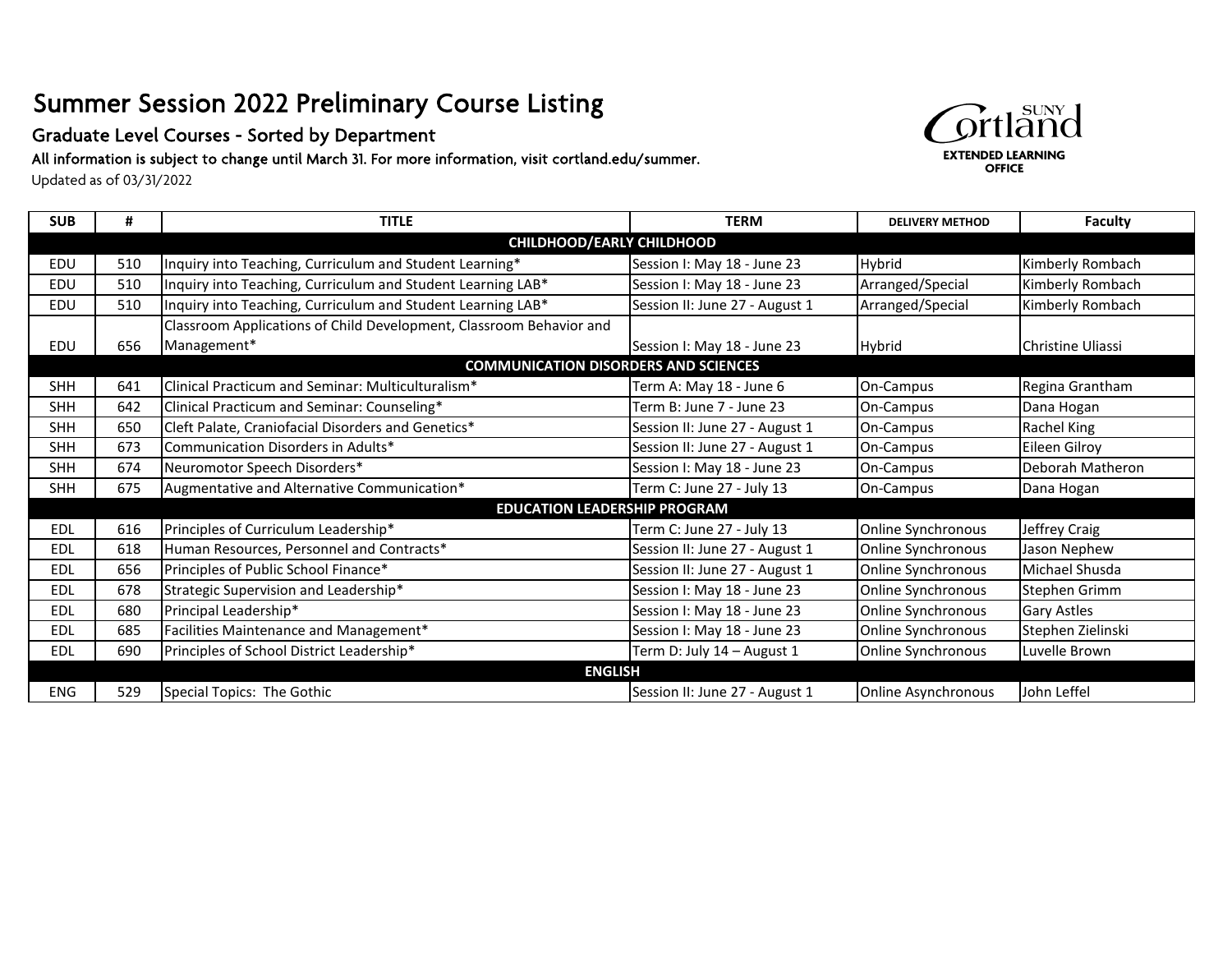| <b>FOUNDATIONS AND SOCIAL ADVOCACY</b> |               |                                                                  |                                 |                            |                         |  |  |
|----------------------------------------|---------------|------------------------------------------------------------------|---------------------------------|----------------------------|-------------------------|--|--|
|                                        |               | Teaching the Special Education Learner in the General Education  |                                 |                            |                         |  |  |
| <b>FSA</b>                             | 510           | Classroom*                                                       | Session II: June 27 - August 1  | Online Asynchronous        | Carla Hacker            |  |  |
|                                        |               | Teaching the Special Education Learner in the General Education  |                                 |                            |                         |  |  |
| <b>FSA</b>                             | 510           | Classroom                                                        | Session II: June 27 - August 1  | <b>Online Asynchronous</b> | Carla Hacker            |  |  |
| <b>FSA</b>                             | 515           | Introduction to Disability Studies in Education                  | Session II: June 27 - August 1  | <b>Online Asynchronous</b> | Eunyoung Jung           |  |  |
| FSA/AAS                                | 525/581       | Teaching the Inner City Child                                    | Session II: June 27 - August 1  | <b>Online Asynchronous</b> | Douglas Keating         |  |  |
| <b>FSA</b>                             | 630           | Students with Disabilities in Context*                           | Session I: May 18 - June 23     | <b>Online Asynchronous</b> | Erica Webster           |  |  |
| <b>FSA</b>                             | 652           | Master's Project*                                                | Session I: May 18 - June 23     | Online Synchronous         | Chelsea Stinson         |  |  |
| <b>FSA</b>                             | 653           | Master's Project TSD 7-12*                                       | Session I: May 18 - June 23     | Online Synchronous         | Chelsea Stinson         |  |  |
|                                        | <b>HEALTH</b> |                                                                  |                                 |                            |                         |  |  |
| <b>HLH</b>                             | 505           | <b>Health and the Media</b>                                      | Term A: May 18 - June 6         | Online Asynchronous        | Kelechi Ibe-Lamberts    |  |  |
| <b>HLH</b>                             | 509           | <b>Drug Education for Teachers</b>                               | Session I: May 18 - June 23     | Online Asynchronous        | Alexis Blavos           |  |  |
| <b>HLH</b>                             | 511           | <b>Global Health Problems</b>                                    | Session I: May 18 - June 23     | Online Asynchronous        | <b>Alexis Blavos</b>    |  |  |
| <b>HLH</b>                             | 524           | <b>Nutrition Issues</b>                                          | Session II: June 27 - August 1  | Online Asynchronous        | <b>Christine Paske</b>  |  |  |
| <b>HLH</b>                             | 599           | <b>Public Health Statistics</b>                                  | Session I: May 18 - June 23     | Online Asynchronous        | Margaret DiVita         |  |  |
| <b>HLH</b>                             | 641           | Graduate Readings in Health*                                     | Term C: June 27 - July 13       | Online Asynchronous        | Matthew Moyer           |  |  |
|                                        |               | <b>HISTORY</b>                                                   |                                 |                            |                         |  |  |
| <b>HIS</b>                             | 687           | Culminating Master's Experience*                                 | Full Session: May 18 - August 1 | Online Asynchronous        | Laura Gathagan          |  |  |
|                                        |               | <b>KINESIOLOGY</b>                                               |                                 |                            |                         |  |  |
| <b>ATR</b>                             | 510           | Athletic Training Techniques*                                    | Session II: June 27 - August 1  | Blended                    | A. Dearie and S. Comins |  |  |
| <b>ATR</b>                             | 516           | Acute Care and Emergency Management*                             | Session II: June 27 - August 1  | Blended                    | <b>Patrick Donnelly</b> |  |  |
|                                        |               | <b>LITERACY</b>                                                  |                                 |                            |                         |  |  |
| LIT                                    | 511           | Teaching Literacy in the Primary Grades*                         | Session II: June 27 - August 1  | Online Synchronous         | Jessica Cute            |  |  |
| LIT                                    | 535           | Writing Instruction and Assessment*                              | Session I: May 18 - June 23     | <b>Online Asynchronous</b> | Nance Wilson            |  |  |
| LIT                                    | 535           | Writing Instruction and Assessment                               | Session I: May 18 - June 23     | <b>Online Asynchronous</b> | Nance Wilson            |  |  |
| LIT                                    | 560           | Children's and Young Adult Literature in the Curriculum*         | Session II: June 27 - August 1  | <b>Online Asynchronous</b> | <b>Charlotte Pass</b>   |  |  |
| LIT                                    | 560           | Children's and Young Adult Literature in the Curriculum*         | Session II: June 27 - August 1  | <b>Online Asynchronous</b> | Nicole McLaughlin       |  |  |
| LIT                                    | 690           | Assessment for the Specialized Literacy Professional*            | Session I: May 18 - June 23     | Online Asynchronous        | Katarina Silvestri      |  |  |
| LIT                                    | 690           | Assessment for the Specialized Literacy Professional*            | Session I: May 18 - June 23     | <b>Online Asynchronous</b> | Katarina Silvestri      |  |  |
| LIT                                    | 690           | Assessment for the Specialized Literacy Professional*            | Session I: May 18 - June 23     | Online Asynchronous        | <b>Staff</b>            |  |  |
| LIT                                    | 690           | Assessment for the Specialized Literacy Professional*            | Session I: May 18 - June 23     | <b>Online Asynchronous</b> | <b>Charlotte Pass</b>   |  |  |
| LIT                                    | 690           | Assessment for the Specialized Literacy Professional*            | Session I: May 18 - June 23     | <b>Online Asynchronous</b> | <b>Charlotte Pass</b>   |  |  |
| LIT                                    | 693           | Applied Assessment & Instruction: Literacy Capstone & Practicum* | Session II: June 27 - August 1  | <b>Online Asynchronous</b> | <b>Brittany Adams</b>   |  |  |
| LIT                                    | 693           | Applied Assessment & Instruction: Literacy Capstone & Practicum* | Session II: June 27 - August 1  | <b>Online Asynchronous</b> | Tadayuki Suzuki         |  |  |
| LIT                                    | 693           | Applied Assessment & Instruction: Literacy Capstone & Practicum* | Session II: June 27 - August 1  | Online Asynchronous        | <b>Gillian Mertens</b>  |  |  |
| LIT                                    | 693           | Applied Assessment & Instruction: Literacy Capstone & Practicum* | Session II: June 27 - August 1  | <b>Online Asynchronous</b> | Mary-Jo Morse           |  |  |
| LIT                                    | 693           | Applied Assessment & Instruction: Literacy Capstone & Practicum* | Session II: June 27 - August 1  | Online Asynchronous        | Jane Bean-Folkes        |  |  |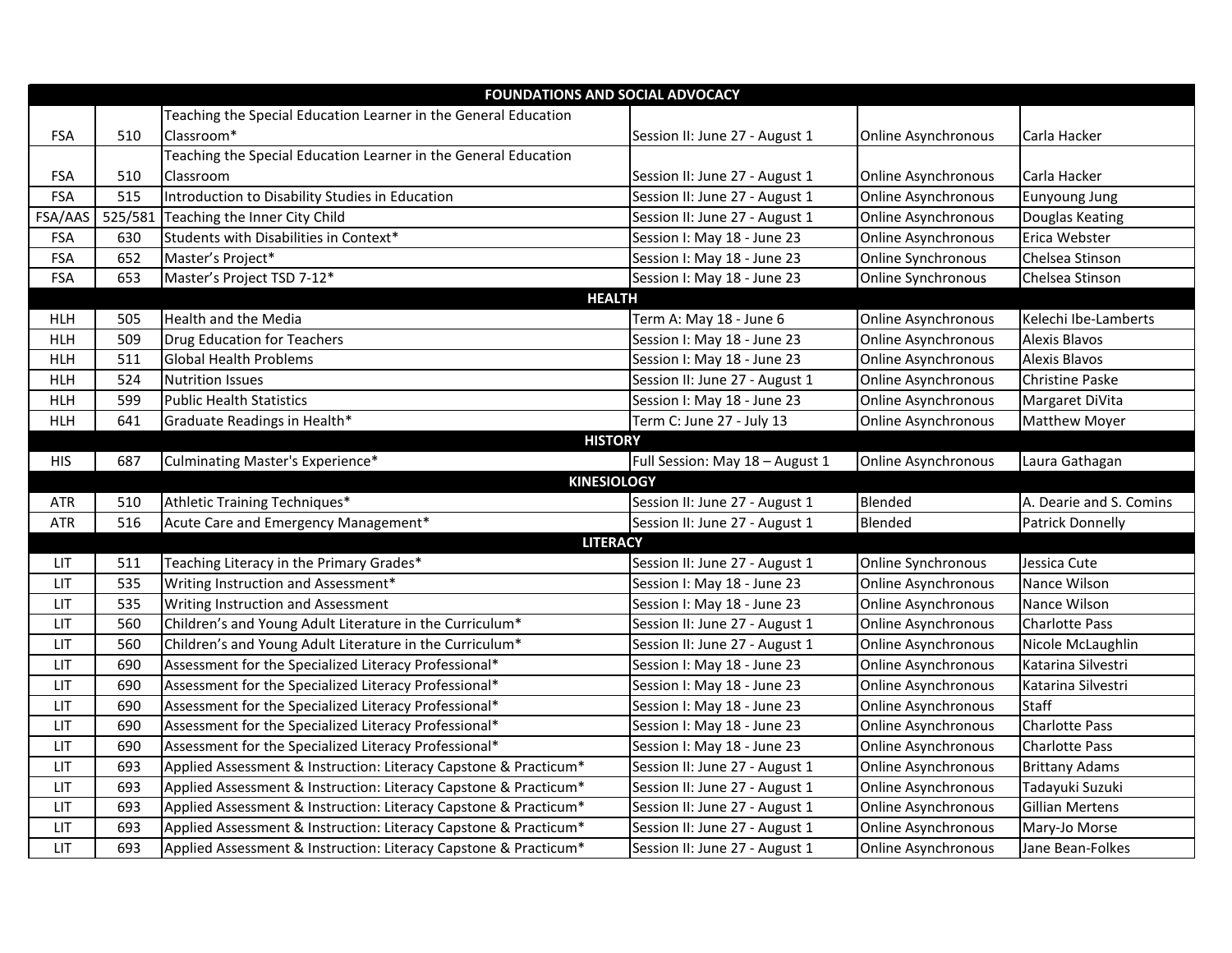| PHYSICAL EDUCATION                           |     |                                                                            |                                 |                            |                            |  |
|----------------------------------------------|-----|----------------------------------------------------------------------------|---------------------------------|----------------------------|----------------------------|--|
| EXS                                          | 646 | Behavior in Sport*                                                         | Session I: May 18 - June 23     | <b>Online Asynchronous</b> | Kate Polasek               |  |
| PED                                          | 180 | Team Sport Methods*                                                        | Term C: June 27 - July 13       | On-Campus                  | <b>Matt Madden</b>         |  |
| PED                                          | 181 | Adventure Activities*                                                      | Term C: June 27 - July 13       | On-Campus                  | Helena Baert               |  |
| PED                                          | 187 | Track and Field*                                                           | Term C: June 27 - July 13       | On-Campus                  | <b>Tracy Hudson</b>        |  |
| PED                                          | 187 | Track and Field*                                                           | Term D: July 14 - August 1      | On-Campus                  | <b>Tracy Hudson</b>        |  |
| PED                                          | 189 | Aquatics*                                                                  | Term C: June 27 - July 13       | On-Campus                  | <b>Helene Schmidt</b>      |  |
| PED                                          | 253 | Inclusive Activities in Physical Education*                                | Term C: June 27 - July 13       | On-Campus                  | Amanda Tepfer              |  |
| PED                                          | 253 | Inclusive Activities in Physical Education*                                | Term D: July 14 - August 1      | On-Campus                  | <b>Timothy Davis</b>       |  |
| PED                                          | 257 | Lifetime Activitiesn in Physical Education*                                | Term D: July 14 - August 1      | On-Campus                  | Helena Baert               |  |
| PED                                          | 282 | Health Related Physical Fitness*                                           | Term C: June 27 - July 13       | On-Campus                  | <b>Helene Schmidt</b>      |  |
| PED                                          | 283 | Racket Activities*                                                         | Term D: July 14 - August 1      | On-Campus                  | Matt Madden                |  |
| PED                                          | 381 | Sport Models in Physical Education*                                        | Term C: June 27 - July 13       | On-Campus                  | Matt Madden                |  |
| PED                                          | 384 | Self-Defense                                                               | Term D: July 14 - August 1      | On-Campus                  | <b>Helene Schmidt</b>      |  |
| PED                                          | 385 | Gymnastics*                                                                | Term C: June 27 - July 13       | On-Campus                  | Amanda Tepfer              |  |
| PED                                          | 388 | Rhythms and Dance*                                                         | Term D: July 14 - August 1      | On-Campus                  | Matt Madden                |  |
| EXS                                          | 646 | Behavior in Sport*                                                         | Session I: May 18 - June 23     | Online Asynchronous        | Kate Polasek               |  |
|                                              |     | Special Topics: Interdisciplinary Collaboration for Students with Multiple |                                 |                            |                            |  |
| PED                                          | 529 | <b>Disabilities</b>                                                        | Term B: June 7 - June 23        | <b>Online Asynchronous</b> | <b>Timothy Davis</b>       |  |
| PED                                          | 530 | Research in Adapted Physical Activity*                                     | Full Session: May 18 - August 1 | Online Asynchronous        | <b>Catherine MacDonald</b> |  |
| PED                                          | 533 | Autism Spectrum Disorder and Physical Education                            | Term D: July 14 - August 1      | <b>Online Asynchronous</b> | <b>Timothy Davis</b>       |  |
| PED                                          | 610 | Professional Literature Analysis*                                          | Session I: May 18 - June 23     | <b>Online Asynchronous</b> | <b>Tracy Hudson</b>        |  |
| PED                                          | 611 | Research Methods in Physical Activity*                                     | Full Session: May 18 - August 1 | <b>Online Asynchronous</b> | John Foley                 |  |
| PED                                          | 621 | Curriculum Construction in Physical Education*                             | Term C: June 27 - July 13       | <b>Online Asynchronous</b> | Amanda Tepfer              |  |
| PED                                          | 633 | Inclusive Coaching Methods and Programs                                    | Full Session: May 18 - August 1 | <b>Online Asynchronous</b> | Catherine MacDonald        |  |
| PED                                          | 644 | School-Based Leadership*                                                   | Session II: June 27 - August 1  | Online Asynchronous        | Rebecca Bryan              |  |
| PED                                          | 651 | Comprehensive Examination Seminar*                                         | Full Session: May 18 - August 1 | Arranged/Special           | Matthew Madden             |  |
| PED                                          | 660 | Physical Education Practicum I*                                            | Session I: May 18 - June 23     | <b>Online Asynchronous</b> | JoEllen Bailey             |  |
| SPM                                          | 538 | Applied Digital Video Analysis*                                            | Full Session: May 18 - August 1 | Online Asynchronous        | <b>Emily Gilbert</b>       |  |
| <b>PSYCHOLOGY</b>                            |     |                                                                            |                                 |                            |                            |  |
| <b>PSY</b>                                   | 521 | Abnormal Psychology                                                        | Session I: May 18 - June 23     | Online Asynchronous        | Katherine Bonafide         |  |
| <b>PSY</b>                                   | 533 | Advanced Developmental Psychology                                          | Session I: May 18 - June 23     | Online Asynchronous        | Kaitlin Flannery           |  |
| <b>RECREATION, PARKS AND LEISURE STUDIES</b> |     |                                                                            |                                 |                            |                            |  |
| <b>REC</b>                                   | 520 | Youth Development through Recreation                                       | Term C: June 27 - July 13       | Online Asynchronous        | Jason Page                 |  |
| <b>REC</b>                                   | 535 | Therapeutic Recreation Interventions I*                                    | Term A: May 18 - June 6         | Online Asynchronous        | Jacqueline Dyke            |  |